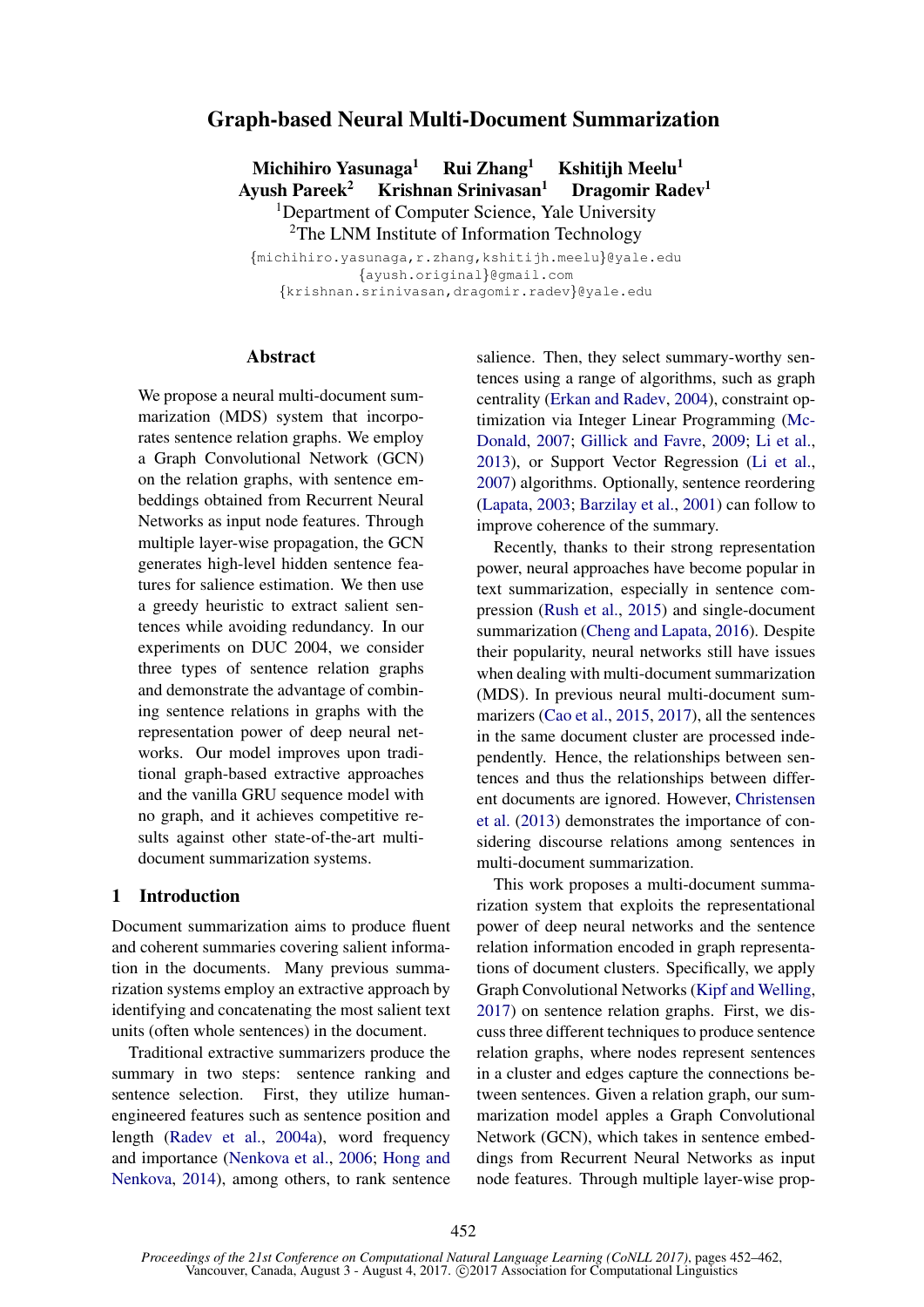agation, the GCN generates high-level hidden features for the sentences. We then obtain sentence salience estimations through a regression on top, and extract salient sentences in a greedy manner while avoiding redundancy.

We evaluate our model on the DUC 2004 multidocument summarization (MDS) task. Our model shows a clear advantage over traditional graphbased extractive summarizers, as well as a baseline GRU model that does not use any graph, and achieves competitive results with other state-ofthe-art MDS systems. This work provides a new gateway to incorporating graph-based techniques into neural summarization.

## 2 Related Work

## 2.1 Graph-based MDS

Graph-based MDS models have traditionally employed surface level (Erkan and Radev, 2004; Mihalcea and Tarau, 2005; Wan and Yang, 2006) or deep level (Pardo et al., 2006; Antiqueira et al., 2009) approaches based on topological features and the number of nodes (Albert and Barabási, 2002). Efforts have been made to improve decision making of these systems by using discourse relationships between sentences (Radev, 2000; Radev et al., 2001). Erkan and Radev (2004) introduce LexRank to compute sentence importance based on the eigenvector centrality in the connectivity graph of inter-sentence cosine similarity. Mei et al. (2010) propose DivRank to balance the prestige and diversity of the top ranked vertices in information networks and achieve improved results on MDS. Christensen et al. (2013) build multi-document graphs to identify pairwise ordering constraints over the sentences by accounting for discourse relationships between sentences (Mann and Thompson, 1988). In our work, we build on the Approximate Discourse Graph (ADG) model (Christensen et al., 2013) and account for macro level features in sentences to improve sentence salience prediction.

## 2.2 Summarization Using Neural Networks

Neural networks have recently been popular for text summarization (Kågebäck et al., 2014; Rush et al., 2015; Yin and Pei, 2015; Cao et al., 2016; Wang and Ling, 2016; Cheng and Lapata, 2016; Nallapati et al., 2016, 2017; See et al., 2017). For example, Rush et al. (2015) introduce a neural attention feed-forward network-based model for sentence compression. Wang and Ling (2016)

employ encoder-decoder RNNs to effectively produce short abstractive summaries for opinions. Cao et al. (2016) develop a query-focused summarization system called AttSum which deals with saliency ranking and relevance ranking using query-attention-weighted CNNs.

Very recently, thanks to the large scale news article datasets (Hermann et al., 2015), Cheng and Lapata (2016) train an extractive summarization system with attention-based encoder-decoder RNNs to sequentially label summary-worth sentences in single documents. See et al. (2017), adopting an abstractive approach, augment the standard attention-based encoder-decoder RNNs with the ability to copy words from the source text via pointing and to keep track of what has been summarized. These models (Cheng and Lapata, 2016; See et al., 2017) achieve state-of-the-art performance on the DUC 2002 single-document summarization task. However, scaling up these RNN sequence-to-sequence approaches to the multidocument summarization task has not been successful, 1) due to the lack of large multi-document summarization datasets needed to train the computationally expensive sequence-to-sequence model, and 2) because of the inadequacy of RNNs to capture the complex discourse relations across multiple documents. Our multi-document summarization model resolves these issues 1) by breaking down the summarization task into salience estimation and sentence selection that do not require an expensive decoder architecture, and 2) by utilizing sentence relation graphs.

# 3 Method

Given a document cluster, our method extracts sentences as a summary in two steps: sentence salience estimation and sentence selection. Figure 1 illustrates our architecture for sentence salience estimation. Given a document cluster, we first build a sentence relation graph, where interacting sentence nodes are connected by edges. For each sentence, we apply an RNN with Gated Recurrent Units (GRUsent) (Cho et al., 2014; Chung et al., 2014) and extract the last hidden state as the sentence embedding. We then apply Graph Convolutional Networks (Kipf and Welling, 2017) on the sentence relation graph with the sentence embeddings as the input node features, to produce final sentence embeddings that reflect the graph representation. Thereafter, a second level GRU  $(GRU<sup>doc</sup>)$  produces the entire cluster embedding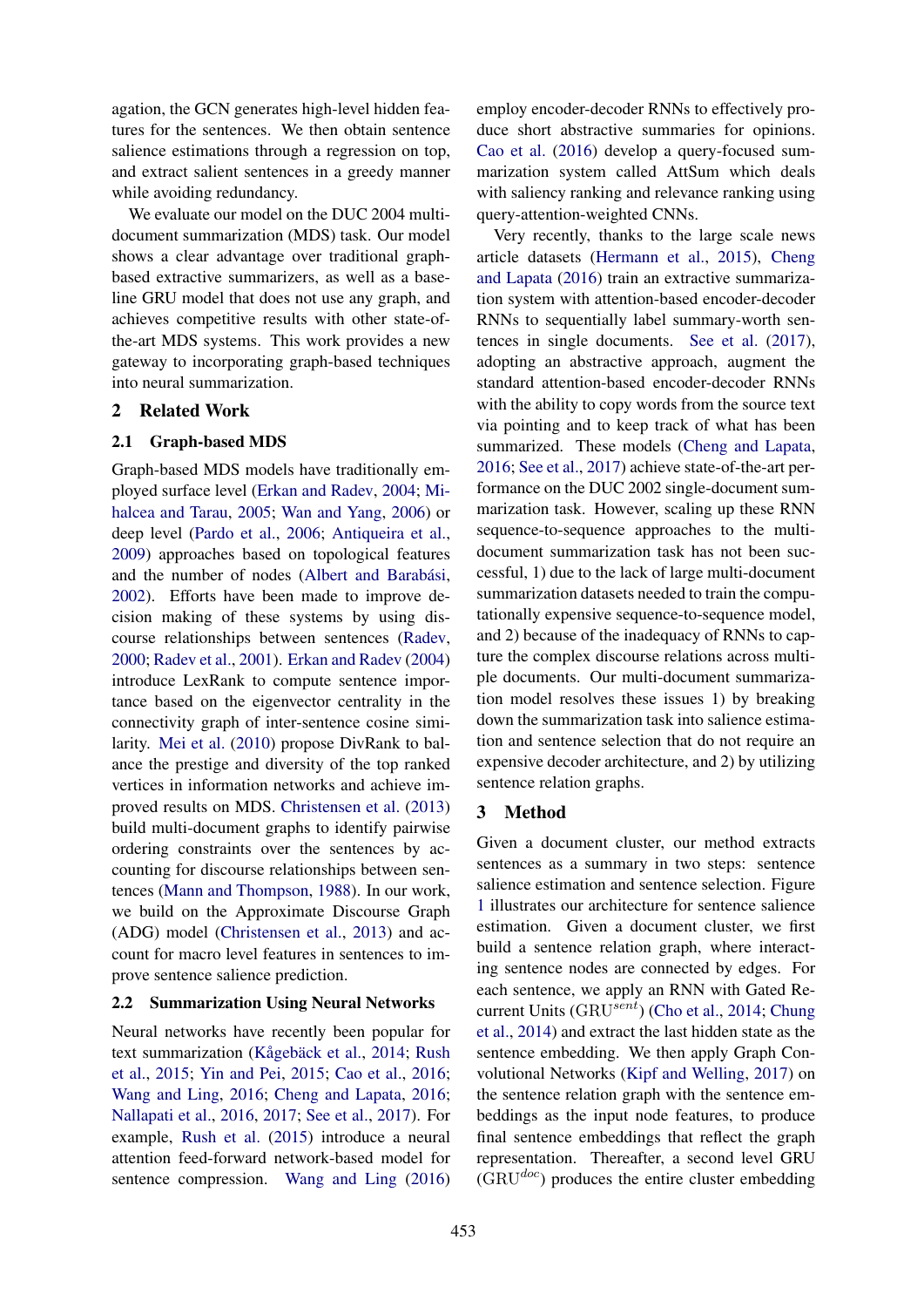

Figure 1: Illustration of our architecture for sentence salience estimation. In this example, there are two documents in the cluster and each document has two sentences. Sentences are processed by the GRU<sup>sent</sup> to get input sentence embeddings. The GCN takes the input sentence embeddings and the sentence relation graph, and outputs high-level hidden features for individual sentences.  $GRU^{doc}$  produces the cluster embedding from the output sentence embeddings. The salience is estimated from the output sentence embeddings and the cluster embedding.  $w_i$ : the word embedding for *i*-th word.  $h_i$ : the hidden state of GRU at  $i$ -th step.

cluster embedding. Finally, based on the estimated  $\bullet$  No. of Proper Nouns by sequentially connecting the final sentence embeddings. We estimate the salience of each sentence from the final sentence embeddings and the salience scores, we select sentences in a greedy way until reaching the length limit.

### 3.1 Graph Representation of Clusters

To best evaluate the architecture, we consider three graph representation methods to model sentence relationships within clusters. First, as prior methods in representing document clusters often adhere to the standard of cosine similarity (Erkan and Radev, 2004), our initial baseline approach naturally used this representation. Specifically, we add an edge between two sentences if the tf-idf cosine similarity measure between them, using the bag-of-words model, is above a threshold of 0.2.

Secondly, the G-Flow system (Christensen et al., 2013) utilizes discourse relationships between sentences to create its graph representations, known as Approximate Discourse Graph (ADG). The ADG constructs edges between sentences by counting discourse relation indicators such as deverbal noun references, event and entity continuations, discourse markers, and co-referent mentions. These features allow characterization of sentence relationships, rather than simply their similarity.

While G-Flow's ADG provides many improvements from baseline graph representations, it suffers several disadvantages that diminish its ability

#### Personalization Features

- Position in Document
- From  $1^{st}$  3 Sentences?
- No. of Proper Nouns
- > 20 Tokens in Sentence?
- Sentence Length
- No. of Co-referent Verb Mentions
- No. of Co-referent Common Noun Mentions
- No. of Co-referent Proper Noun Mentions

Table 1: List of features that were input to the regression function in obtaining sentence personalization scores.

to aid salience prediction when given to the neural network. Specifically, the ADG lacks much diversity in its assigned edge weights. Because the weights are discretely incremented, they are multiples of 0.5; many edge weights are 1.0. While the presence of an edge provides a remarkable amount of underlying knowledge on the discourse relationships, edge weights can further include information about the strength — and, similarly, importance — of these relationships. We hope to improve the edge weights by making them more diverse, while infusing more information in the weights themselves. In doing so, we contribute our Personalized Discourse Graph (PDG). To advance the ADG's performance in providing predictors for sentence salience, we apply a multiplicative effect to the ADG's edge weights via sentence personalization.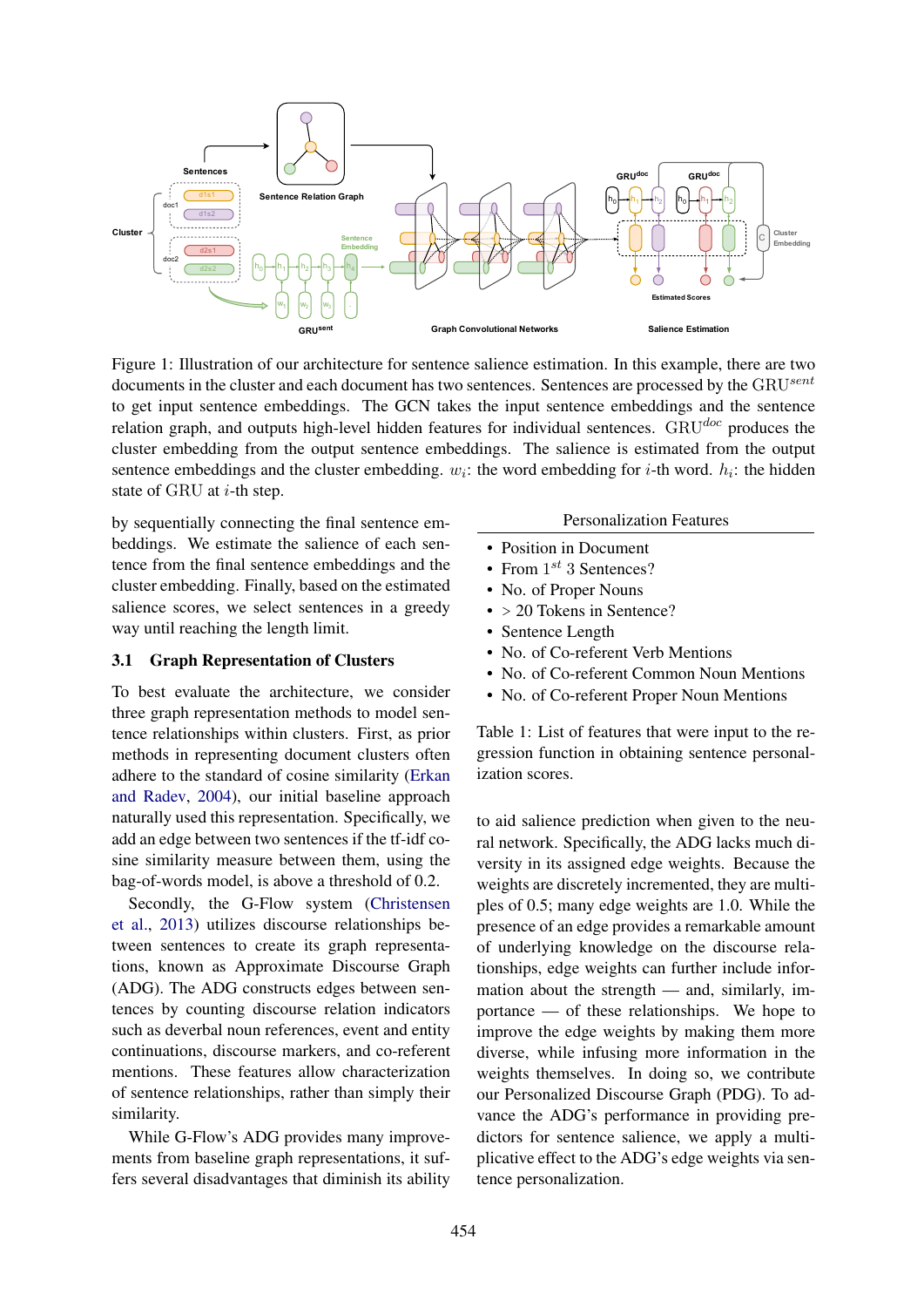A baseline sentence personalization score  $s(v)$ , which can be viewed as weighting of sentences, is calculated for every sentence  $v$  to account for surface features in each sentence. These features, listed in Table 1, are used as input for linear regression, as per Christensen et al. (2013). The regression is applied to each sentence to obtain the personalization score,  $s(v)$ . Each edge weight in the original ADG is then transformed by this sentence personalization score and normalized over the total outgoing scores. That is, for directed edge  $(u, v) \in E$ , the weight is

$$
w_{PDG}(u,v) = \frac{w_{ADG}(u,v)s(v)}{\sum_{u' \in V} w_{ADG}(u',v)s(u')} \quad (1)
$$

The inclusion of the sentence personalization scores allows the PDG to account for macro-level features in each sentence, augmenting information for salience estimation. To provide more clarity, we include a figure of the PDG in later sections.

Although it may be possible to incorporate the sentence personalization features later into the salience estimation network, we chose to encode them in the PDG to improve the edge weight distribution of sentence relation graphs and to make our salience estimation architecture methodically consistent. Additionally, in order to maintain consistency between graph representations, following two modifications are made to the discourse graphs. First, the directed edges of both the ADG and PDG are made undirected by averaging the edges weights in both directions. Second, edge weights are rescaled to a maximum edge weight of 1 prior to being fed to the GCN.

#### 3.2 Graph Convolutional Networks

We apply Graph Convolutional Networks (GCN) from Kipf and Welling (2017) on top of the sentence relation graph. In this subsection, we explain in detail the formulation of GCN, and how GCN produces the final sentence embeddings.

The goal of GCN is to learn a function  $f(X, A)$ that takes as input:

- $A \in \mathbb{R}^{N \times N}$ , the adjacency matrix of graph  $\mathcal{G}$ , where  $N$  is the number of nodes in  $G$ .
- $X \in \mathbb{R}^{N \times D}$ , the input node feature matrix, where  $D$  is the dimension of input node feature vectors.

and outputs high-level hidden features for each node,  $Z \in \mathbb{R}^{N \times F}$ , that encapsulate the graph structure.  $F$  is the dimension of output feature vectors. The function  $f(X, A)$  takes a form of layer-wise propagation based on neural networks. We compute the activation matrix in the  $(l + 1)$ <sup>th</sup> layer as  $H^{(l+1)}$ , starting from  $H^0 = X$ . The output of *L*-layer GCN is  $Z = f(X, A) = H^{(L)}$ .

To introduce the formulation, consider a simple form of layer-wise propagation:

$$
H^{(l+1)} = \sigma\left(AH^{(l)}W^{(l)}\right) \tag{2}
$$

where  $\sigma$  is an activation function such as ReLU( $\cdot$ )  $=$  max $(0, \cdot)$ .  $W^{(l)}$  is the parameter to learn in the  $l<sup>th</sup>$  layer. Eq 2 has two limitations. First, multiplying by A means that for each node, we sum up the feature vectors of all neighboring nodes but not the node itself. We fix this by adding self-loops in the graph. Second, since  $A$  is not normalized, multiplying by A will change the scale of feature vectors. To overcome this, we apply a symmetric normalization by using  $D^{-\frac{1}{2}}AD^{-\frac{1}{2}}$  where D is the node degree matrix. These two renormalization tricks result in the following propagation rule:

$$
H^{(l+1)} = \sigma\left(\tilde{D}^{-\frac{1}{2}}\tilde{A}\tilde{D}^{-\frac{1}{2}}H^{(l)}W^{(l)}\right) \quad (3)
$$

where  $\tilde{A} = A + I_N$  is the adjacency matrix of the graph G with added self-loops  $(I_N)$  is the identity matrix).  $\tilde{D}$  is the degree matrix with  $\tilde{D}_{ii}$  =  $\sum_j \tilde{A}_{ij}$ . Kipf and Welling (2017) also provide a theoretical justification of Eq 3 as a first-order approximation of spectral graph convolution (Hammond et al., 2011; Defferrard et al., 2016).

As an example, if we have a two-layer GCN, we first calculate  $\hat{A} = \tilde{D}^{-\frac{1}{2}} \tilde{A} \tilde{D}^{-\frac{1}{2}}$  in a preprocessing step, and then produce

$$
Z = f(X, A) = \sigma\left(\hat{A} \sigma\left(\hat{A} X W^{(0)}\right) W^{(1)}\right)
$$

### 3.3 Sentence Embeddings

As the input node features  $X$  of GCN, we use sentence embeddings calculated by GRUsent.

Given a document cluster  $C$  with  $N$  sentences  $(s_1, s_2, ..., s_N)$  in total, for each sentence  $s_i$  of L words  $(w_1, w_2, ..., w_L)$ , GRU<sup>sent</sup> recurrently updates hidden states at each time step t:

$$
\mathbf{h}_t^{sent} = \text{GRU}^{sent}(\mathbf{h}_{t-1}^{sent}, \mathbf{w}_t)
$$
 (4)

where  $w_t$  is the word embedding for  $w_t$ ,  $h_t^{sent}$  is the hidden state of GRU<sup>sent</sup>.  $\mathbf{h}_0$  is initialized as a zero vector, and the input sentence embedding  $x_i$ is the last hidden state:

$$
\mathbf{x}_i = \mathbf{h}_L^{sent} \tag{5}
$$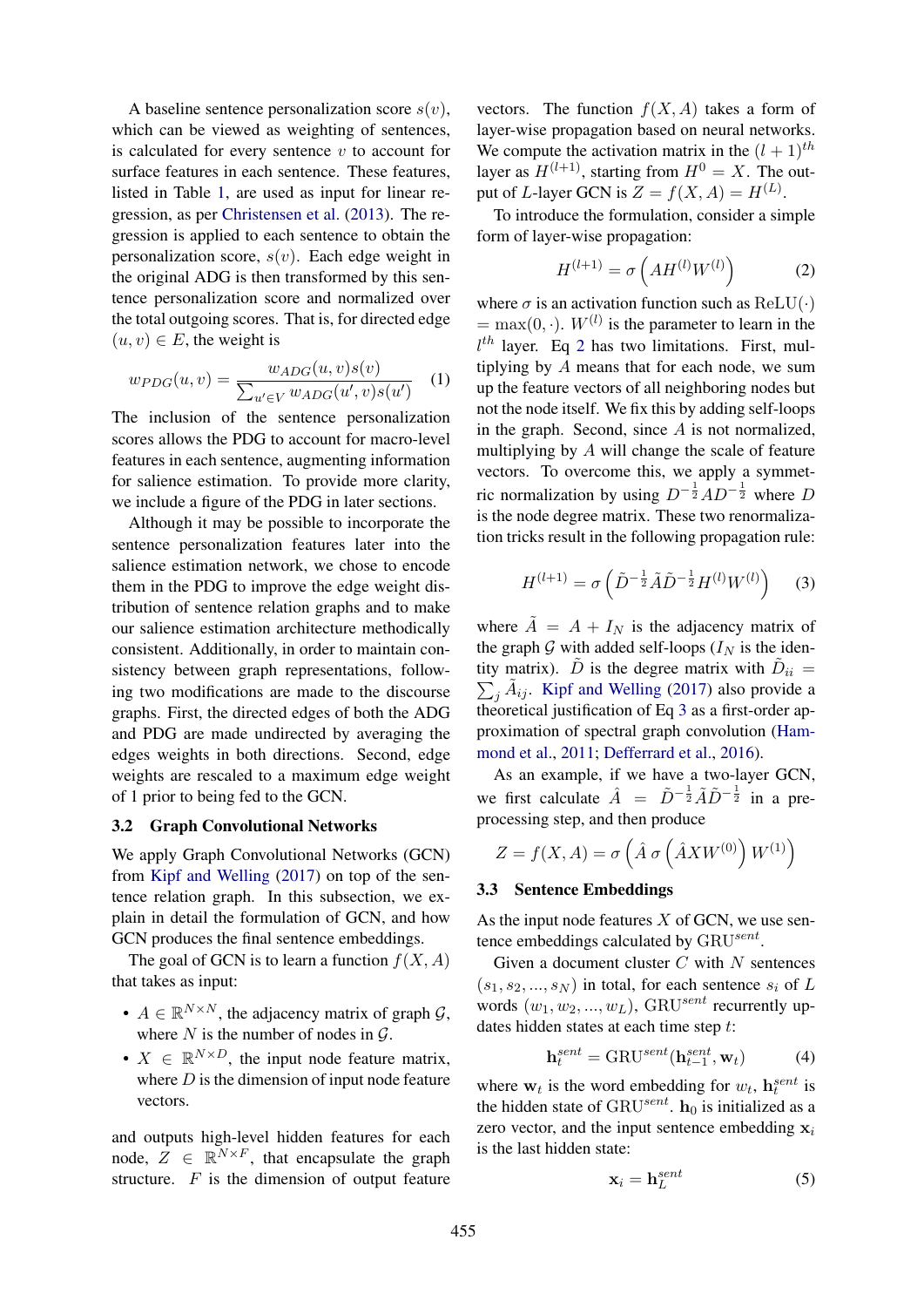All sentence embeddings from the given document cluster are grouped as the node feature matrix  $X$ :

$$
X = \begin{bmatrix} - & \mathbf{x}_1^T & - \\ - & \mathbf{x}_2^T & - \\ \vdots & & \\ - & \mathbf{x}_N^T & - \end{bmatrix}
$$
 (6)

 $X$  is fed into GCN subsequently to obtain the final sentence embeddings  $s_i$  that incorporate the graph representation of sentence relationships:

$$
Z = f(X, A) = \begin{bmatrix} - & \mathbf{s}_1^T & - \\ - & \mathbf{s}_2^T & - \\ \vdots & & \vdots \\ - & \mathbf{s}_N^T & - \end{bmatrix} \tag{7}
$$

### 3.4 Cluster Embedding

Additionally, in order to have a global view of the entire document cluster, we apply a secondlevel RNN,  $\text{GRU}^{doc}$ , to encode the entire document cluster. Given a document cluster C with M documents  $(d_1, d_2, ..., d_M)$ , for document  $d_i$  with | $|d_i|$  sentences, GRU<sup>doc</sup> first builds the document embedding  $\mathbf{d}_i$  on top of sentence embeddings:

$$
\mathbf{h}_t^{doc} = \text{GRU}^{doc}(\mathbf{h}_{t-1}^{doc}, \mathbf{s}_t)
$$
 (8)

$$
\mathbf{d}_i = \mathbf{h}_{|d_i|}^{doc} \tag{9}
$$

where  $s_t$  is the sentence embedding in the document  $d_i$ . In Eq 9, we extract the last hidden state as the document embedding for  $d_i$ . In Eq 10, we average over document embeddings to produce the cluster embedding C:

$$
\mathbf{C} = \frac{1}{M} \sum_{i=1}^{M} \mathbf{d}_i
$$
 (10)

All the GRUs we used are forward. We also experimented with backward GRUs and bi-directional GRUs, but neither of them meaningfully improved upon forward GRUs.

#### 3.5 Salience Estimation

For the sentence  $s_i$  in the cluster C, we calculate the salience of  $s_i$  as the following, similarly to the attention mechanism in neural machine translation (Bahdanau et al., 2015):

$$
f(s_i) = \mathbf{v}^T \tanh(\mathbf{W}_1 \mathbf{C} + \mathbf{W}_2 \mathbf{s}_i)
$$
 (11)

$$
\text{salience}(s_i) = \frac{f(s_i)}{\sum_{s_j \in C} f(s_j)}\tag{12}
$$

where  $v, W_1, W_2$  are learnable parameters. In Eq 11, we first calculate the score  $f(s_i)$  by considering the sentence embedding itself,  $s_i$ , and the cluster embedding C for the global context of the multi-document. The score is then normalized as salience( $s_i$ ) via softmax in Eq 12.

### 3.6 Training

The model parameters include the parameters in GRU<sup>sent</sup> and GRU<sup>doc</sup>, the weights in GCN layers, and the parameters for salience estimation  $(\mathbf{v}, \mathbf{W}_1, \mathbf{W}_2)$ . Parameters in GRU<sup>sent</sup> and  $GRU^{doc}$  are not shared. The model is trained endto-end to minimize the following cross-entropy loss between the salience prediction and the normalized ROUGE score of each sentence:

$$
\mathcal{L} = -\sum_{C} \sum_{s_i \in C} R(s_i) \log(\text{salience}(s_i)) \quad (13)
$$

 $R(s_i)$  is calculated by  $R(s_i) = \text{softmax}(\alpha r(s_i)),$ where  $r(s_i)$  is the average of ROUGE-1 and ROUGE-2 Recall scores of sentence  $s_i$  by measuring with the ground-truth human-written summaries.  $\alpha$  is a constant rescaling factor to make the distribution sharper. The value of  $\alpha$  is determined from the validation data set.  $\alpha r(s_i)$  is then normalized across the cluster via softmax, similarly to Eq 12.

## 3.7 Sentence Selection

Given the salience score estimation, we apply a simple greedy procedure to select sentences. Sentences with higher salience scores have higher priorities. First, we sort sentences in descending order of the salience scores. Then, we select one sentence from the top of the list and append to the summary if the sentence is of reasonable length (8- 55 words, as in (Erkan and Radev, 2004)) and is not redundant. The sentence is redundant if the tfidf cosine similarity between the sentence and the current summary is above 0.5 (Hong and Nenkova, 2014). We select sentences this way until we reach the length limit.

### 4 Experiments

In this section, we evaluate our model on benchmark MDS data sets, and compare with other state-of-the-art systems. We aim to show that our model, by combining sentence relations in graphs with the representation power of deep neural networks, can improve upon other traditional graphbased extractive approaches and the vanilla GRU model which does not use any graph. In addition,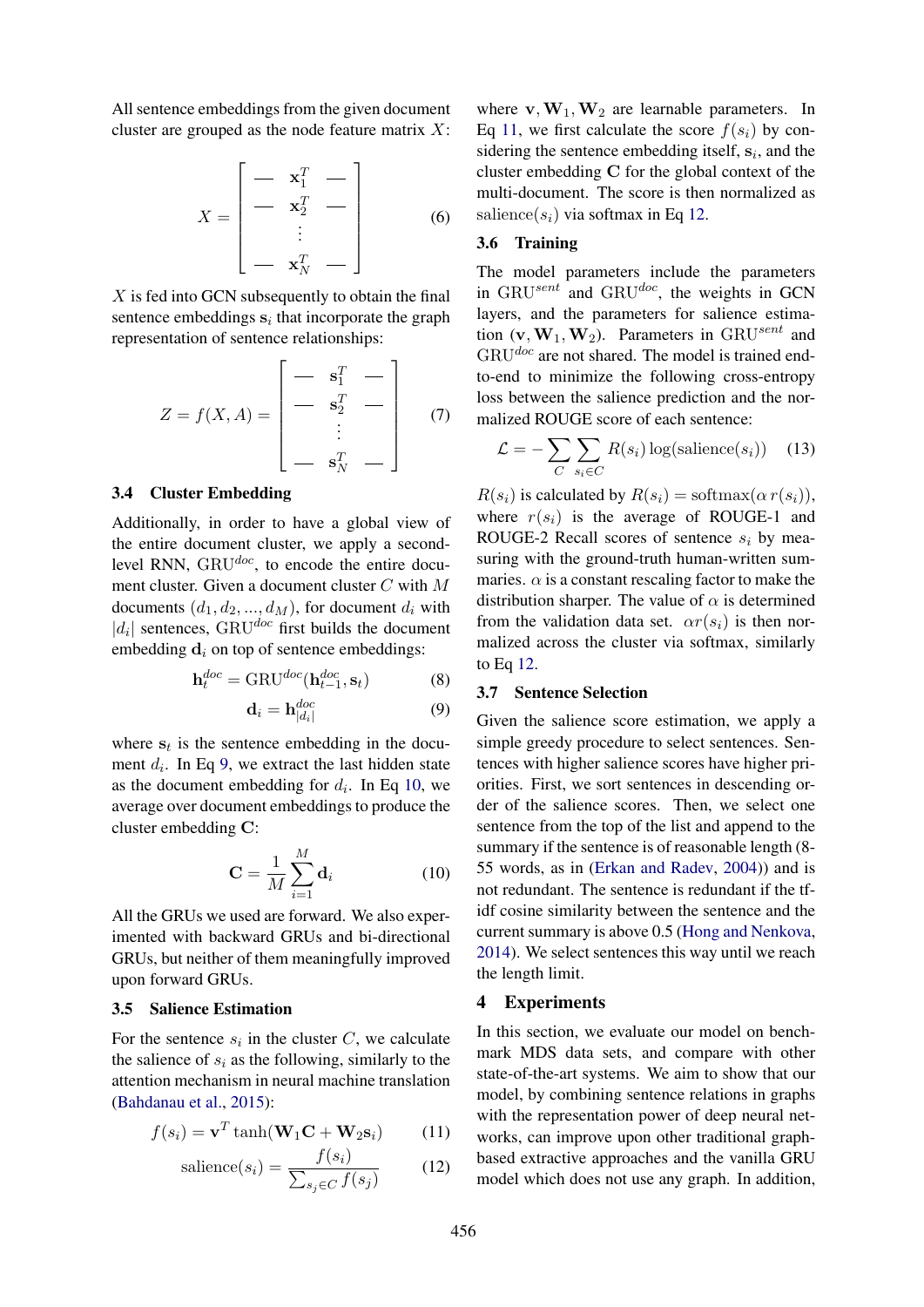|                       | DUC'01       | DUC'02       | DUC'03       | DUC'04              |
|-----------------------|--------------|--------------|--------------|---------------------|
| # of Clusters         | 30           | 59           | 30           | 50                  |
| # of Documents        | 309          | 567          | 298          | 500                 |
| # of Sentences        | 24498        | 16090        | 7721         | 13270               |
| Vocabulary Size       | 28188        | 22174        | 13248        | 18036               |
| <b>Summary Length</b> | 100<br>words | 100<br>words | 100<br>words | 665<br><b>Bytes</b> |

Table 2: Statistics for DUC Multi-Document Summarization Data Sets.

we further study the effect of graph and different graph representations on the summarization performance and investigate the correlation of graph structure and sentence salience estimation.

## 4.1 Data Set and Evaluation

We use the benchmark data sets from the Document Understanding Conferences (DUC) containing clusters of English news articles and human reference summaries. Table 2 shows the statistics of the data sets. We use DUC 2001, 2002, 2003 and 2004 containing 30, 59, 30 and 50 clusters of nearly 10 documents each respectively. Our model is trained on DUC 2001 and 2002, validated on 2003, and tested on 2004. For evaluation, we use the ROUGE-1,2 metric, with stemming and stop words not removed as suggested by Owczarzak et al. (2012).

### 4.2 Experimental Setup

We conduct four experiments on our model: three using each of the three types of graphs discussed earlier, and one without using any graph. In the experiments with graphs, for each document cluster, we tokenize all the documents into sentences and generate a graph representation of their relations by the three methods: Cosine Similarity Graph, Approximate Discourse Graph (ADG) from G-Flow, and our Personalized Discourse Graph (PDG). Note that for the Cosine Similarity Graph, we compute the tf-idf cosine similarity for every pair of sentences using the bag-of-word model and add an edge for similarity above 0.2. The weight of the edge is the value of similarity. We apply GCNs with the graphs in the final step of sentence encoding. For the experiment without any graph, we omit the GCN part and simply use the GRU sentence and cluster encoders.

We use 300-dimensional pre-trained word2vec embeddings (Mikolov et al., 2013) as input to  $GRU<sup>sent</sup>$  in Eq 4. The word embeddings are finetuned during training. We use three GCN hidden

|                                           | $R-1$           | $R-2$ |
|-------------------------------------------|-----------------|-------|
| SVR (Li et al., 2007)                     | 36.18           | 9.34  |
| CLASSY11 (Conroy et al., 2011)            | 37.22           | 9.20  |
| CLASSY04 (Conroy et al., 2004)            | 37.62           | 8.96  |
| GreedyKL (Haghighi and Vanderwende, 2009) | 37.98           | 8.53  |
| TsSum (Conroy et al., 2006)               | 35.88           | 8.15  |
| G-Flow (Christensen et al., 2013)         | 35.30           | 8.27  |
| FreqSum (Nenkova et al., 2006)            | 35.30           | 8.11  |
| Centroid (Radev et al., 2004b)            | 36.41           | 7.97  |
| Cont. LexRank (Erkan and Radev, 2004)     | 35.95           | 7.47  |
| RegSum (Hong and Nenkova, 2014)           | 38.57           | 9.75  |
| <b>GRU</b>                                | $36.64_{+0.11}$ | 8.47  |
| GRU+GCN: Cosine Similarity Graph          | $37.33_{+0.23}$ | 8.78  |
| GRU+GCN: ADG from G-Flow                  | $37.41_{+0.32}$ | 8.97  |
| GRU+GCN: Personalized Discourse Graph     | $38.23_{+0.22}$ | 9.48  |

Table 3: ROUGE Recalls on DUC 2004. We show mean (and standard deviation for R-1) over 10 repeated trials for each of our experiments.

layers ( $L = 3$ ). The hidden states in GRU<sup>sent</sup>, GCN hidden layers, and  $GRU^{doc}$  are all 300dimensional vectors  $(D = F = 300)$ .

The rescaling factor  $\alpha$  in the objective function (Eq 13) is chosen as 40 from {10, 20, 30, 40, 50, 100} based on the validation performance. The objective function is optimized using Adam (Kingma and Ba, 2015) stochastic gradient descent with a learning rate of 0.001 and a batch size of 1. We use gradient clipping with a maximum gradient norm of 1.0. The model is validated every 10 iterations, and the training is stopped early if the validation performance does not improve for 10 consecutive steps. We trained using a single Tesla K80 GPU. For all the experiments, the training took approximately 30 minutes until a stop.

#### 4.3 Results

Table 3 summarizes our results. First we take our simple GRU model as the baseline of the RNNbased regression approach. As seen from the table, the addition of Cosine Similarity Graph on top of the GRU clearly boosts the performance. Furthermore, the addition of ADG from G-Flow gives a slighly better performance. Our Personalized Discourse Graph (PDG) enhances the R-1 score by more than 1.50. The improvement indicates that the combination of graphs and GCNs processes sentence relations across documents better than the vanilla RNN sequence models.

To gain a global view of our performance, we also compare our result with other baseline multi-document summarizers and the state-of-the-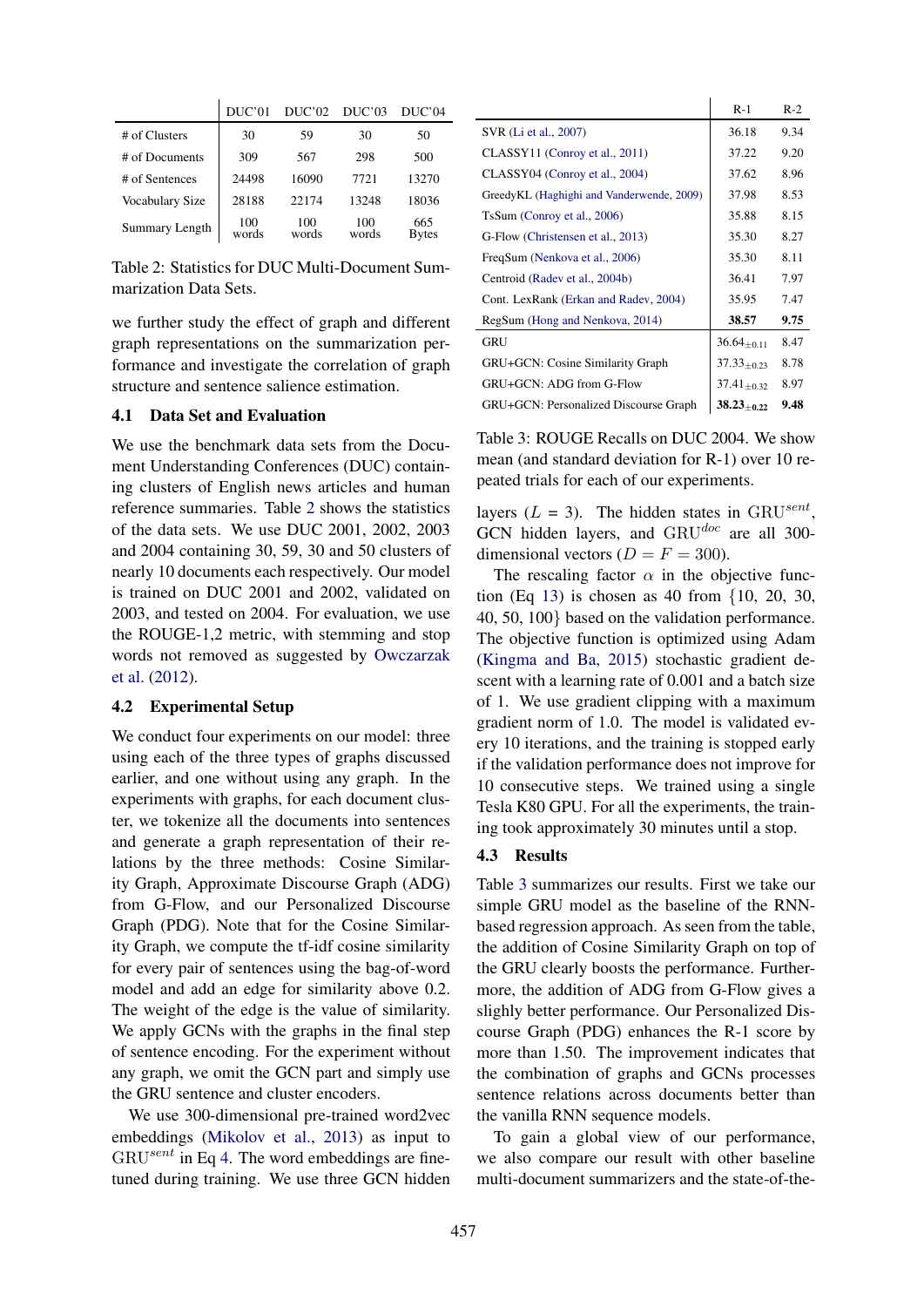|                        |             | PDG ADG | Cosine No<br>Similarity Graph |       |
|------------------------|-------------|---------|-------------------------------|-------|
| Num of Iterations      | <b>200</b>  | - 280   | 310                           | 250   |
| <b>Train Cost</b>      | 4.286 5.460 |         | 5.458                         | 5.310 |
| <b>Validation Cost</b> | 4.559 5.077 |         | 5.099                         | 5.214 |

Table 4: Training statistics for the four experiments. The first row shows the number of iterations the model took to reach the best validation result before an early stop. The train cost and validation cost at that time step are shown in the second row and third row, respectively. All the values are the average over 10 repeated trials.

art systems related to our regression method. We compute ROUGE scores from the actual output summary of each system. We run the G-Flow code released by Christensen et al. (2013) to get the output summary of the G-Flow system. The output summary of other systems are compiled in Hong et al. (2014). To ensure fair comparison, we use ROUGE-1.5.5 with the same parameters as in Hong et al. (2014) across all methods: -n 2 -m -l 100 -x -c 95 -r 1000 -f A -p 0.5 -t 0.

From Table 3, we observe that our GCN system significantly outperforms the commonly used baselines and traditional graph approaches such as Centroid, LexRank, and G-Flow. This indicates the advantage of the representation power of neural networks used in our model. Our system also exceeds CLASSY04, the best peer system in DUC 2004, and Support Vector Regression (SVR), a widely used regression-based summarizer. We remain at a comparable level to Reg-Sum, the state-of-the-art multi-document summarizer using regression. The major difference is that RegSum performs regression on word level and estimates the salience of each word through a rich set of word features, such as frequency, grammar, context, and hand-crafted dictionaries. Reg-Sum then computes sentence salience based on the word scores. On the other hand, our model simply works on sentence level, spotlighting sentence relations encoded as a graph. Incorporating more word-level features into our discourse graphs may be an interesting future direction to explore.

### 4.4 Discussion

As shown in Table 3, our graph-based models outperform the vanilla GRU model, which has no graph. Additionally, for the three graphs we consider, PDG improves R-1 score by 0.82 over ADG, and ADG outperforms the Cosine Similar-



values Figure 2: Visualization of the learning curves for the four experiments. The vertical axis displays the validation costs in the interval 4.0 - 7.0.

|                               | PDG   | ADG   | Cosine<br>Similarity |
|-------------------------------|-------|-------|----------------------|
| Number of nodes               | 265   | 265   | 265                  |
| Number of edges               | 1023  | 1050  | 884                  |
| Average edge weight           | 0.075 | 0.295 | 0.359                |
| Average node degree           | 0.171 | 5.136 | 2.260                |
| $\rho$ of degree and salience | 0.136 | 0.113 | 0.093                |

Table 5: Characteristics of the three graph representations, averaged over the clusters (i.e. graphs) in DUC 2004. Note that max edge weight in all three representations is 1.0 due to rescaling for consistency. The degree of each node is calculated as the sum of edge weights.

tempt to better understand the results and validate ity Graph by 0.08 on the R-1 score. While the Cosine Similarity Graph encodes general word-level connections between sentences, discourse graphs, especially our personalized version, specialize in representing the narrative and logical relations between sentences. Therefore, we hypothesize that the PDG provides a more informative guide to estimating the importance of each sentence. In an atthe effect of sentence relation graphs (especially of the PDG), we have conducted the analysis that follows.

Training Statistics. We compare the learning curves of the four different settings: GRU without any graph, GRU+GCN with the Cosine Similarity Graph, GRU+GCN with ADG, and GRU+GCN with PDG (see Table 4 & Figure 2). Without a graph, the model converges faster and achieves lower training cost than the Cosine Similarity Graph and ADG. This is most likely due to the simplicity of the architecture, but it is also less generalizable, yielding a higher validation cost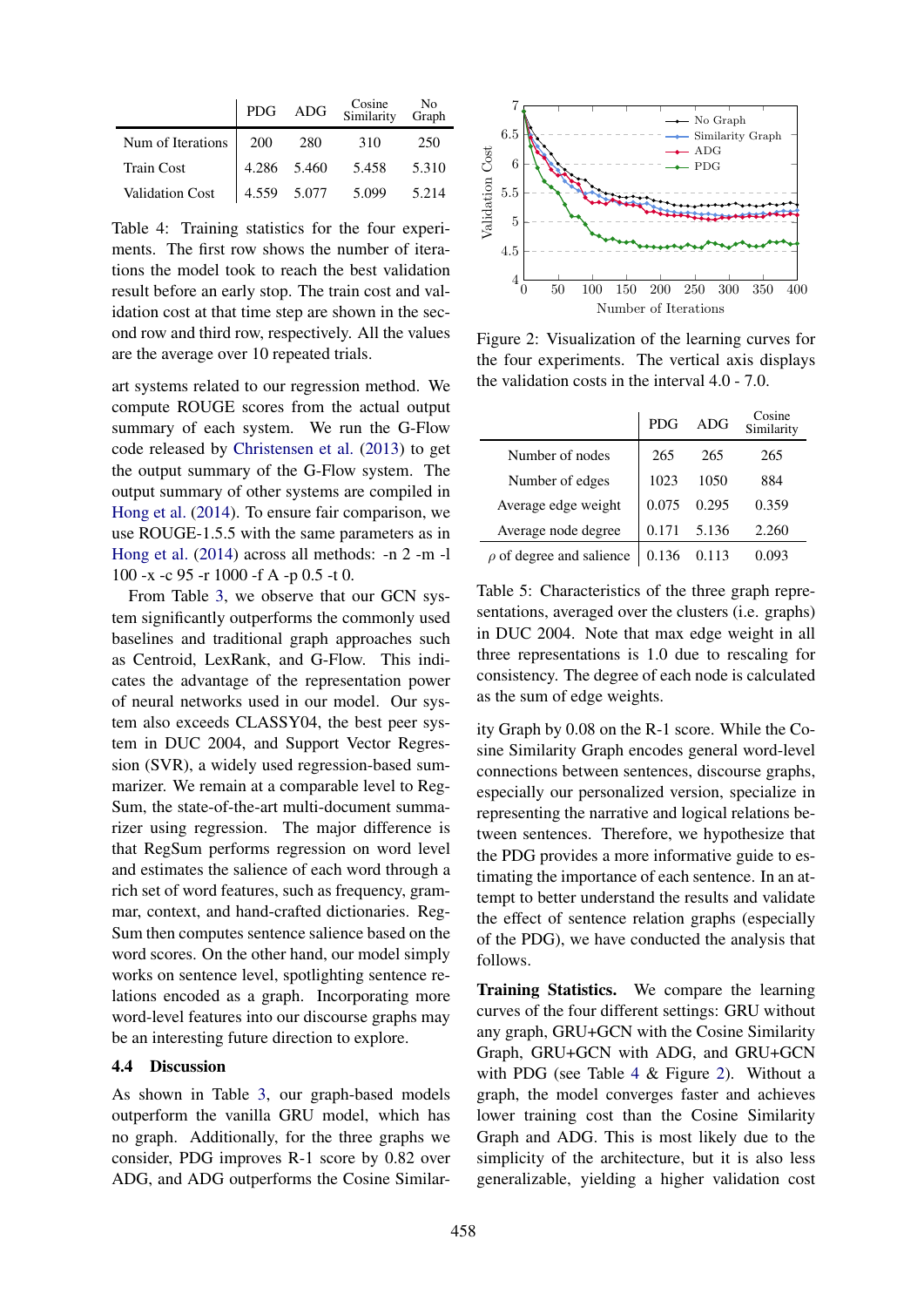

Figure 3: Visualization of the relationship between salience score and node degree for the three graph representation methods. Cluster d30011t from DUC 2004 is chosen as an example.

than the models with graphs. For the three graph methods, ADG converges faster and has better validation performance than the Cosine Similarity Graph. PDG converges even faster than "No Graph" and achieves the lowest training cost and validation cost amongst all methods. This shows that the PDG has particularly strong representation power and generalizability.

Graph Statistics. We also analyze the characteristics of the three graph representation methods on DUC 2004 document clusters. Table 5 summarizes the following basic statistics: the number of nodes (i.e. sentences), the number of edges, average edge weight, and average node degree per graph. We include the correlation between node degree and salience, as well.

As seen from the table, PDG and ADG have approximately the same number of edges. This is expected since the PDG is built by transforming the edge weights in ADG. The Cosine Similarity Graph has slightly fewer edges, simply due to the implemented threshold.

Moreover, note that the ADG has significantly higher average edge weight and node degree as compared to the PDG. These values reflect the discrete nature of the ADG's edge assignment further evidence of this can be seen in Figure 3. Because the ADG's raw edge weight assignment is done by increments of 0.5, the average node degree tends to be significantly large. This motivated the construction of our PDG, which corrects for this by coercing the average edge weight and node degree to be more diverse and, consequently, smaller (after rescaling). The process of including sentence personalization scores in edge weight assignments of the PDG leads to a select number of edges gaining markedly large distinction. This aids the GCN in identifying the most important edge connections along with the affiliated sentences.

Node Degree and Salience. In Table 5, we also calculate the correlation coefficient  $\rho$ , per graph, between the degree of each sentence node and its salience score. We observe that all the graph representations show positive correlation between the node degree and the salience score. Moreover, the order of correlation strength is PDG > ADG > Cosine Similarity Graph. Though node degree is a simple measure of these graphs, this observation supports our hypothesis on the efficacy of sentence relation graphs, particularly of PDGs, to provide a guide to salience estimation. <sup>1</sup>

As a case study to illustrate our observation, we chose one cluster (d30011t) from DUC 2004. Figure 3 shows the scatter plots of the node degree and salience score of each sentence.

Visualization of the PDG. Finally, to demonstrate the functionality of the PDG and complement our discussion from Section 3.1, we visualize the PDG on cluster d30011t with the salience score on each node in Figure 4 (also see Figure 5 for the actual sentences).

From the visualization, it can be observed that the nodes representing salient sentences (such as  $(d_6, s_8)$ ,  $(d_6, s_7)$ , and  $(d_2, s_4)$  tend to have higher degrees in the PDG. We can also observe that the PDG represents edges which connect nodes of sentences from different documents, in contrast with the traditional sequence model.

From Figure 5, we note that the most salient sentence  $(d_6, s_8)$  actually describes much of the reference summary. As an example of discourse relation,  $(d_6, s_7)$  and  $(d_2, s_4)$ , the two nodes connected to  $(d_6, s_8)$ , provide the background for

<sup>1</sup> However, we shall add that simply selecting sentences of highest node degrees in PDGs did not itself produce good summaries, compared to our GCN model. Hence, we utilize the graph representations specifically as inputs to the GCN.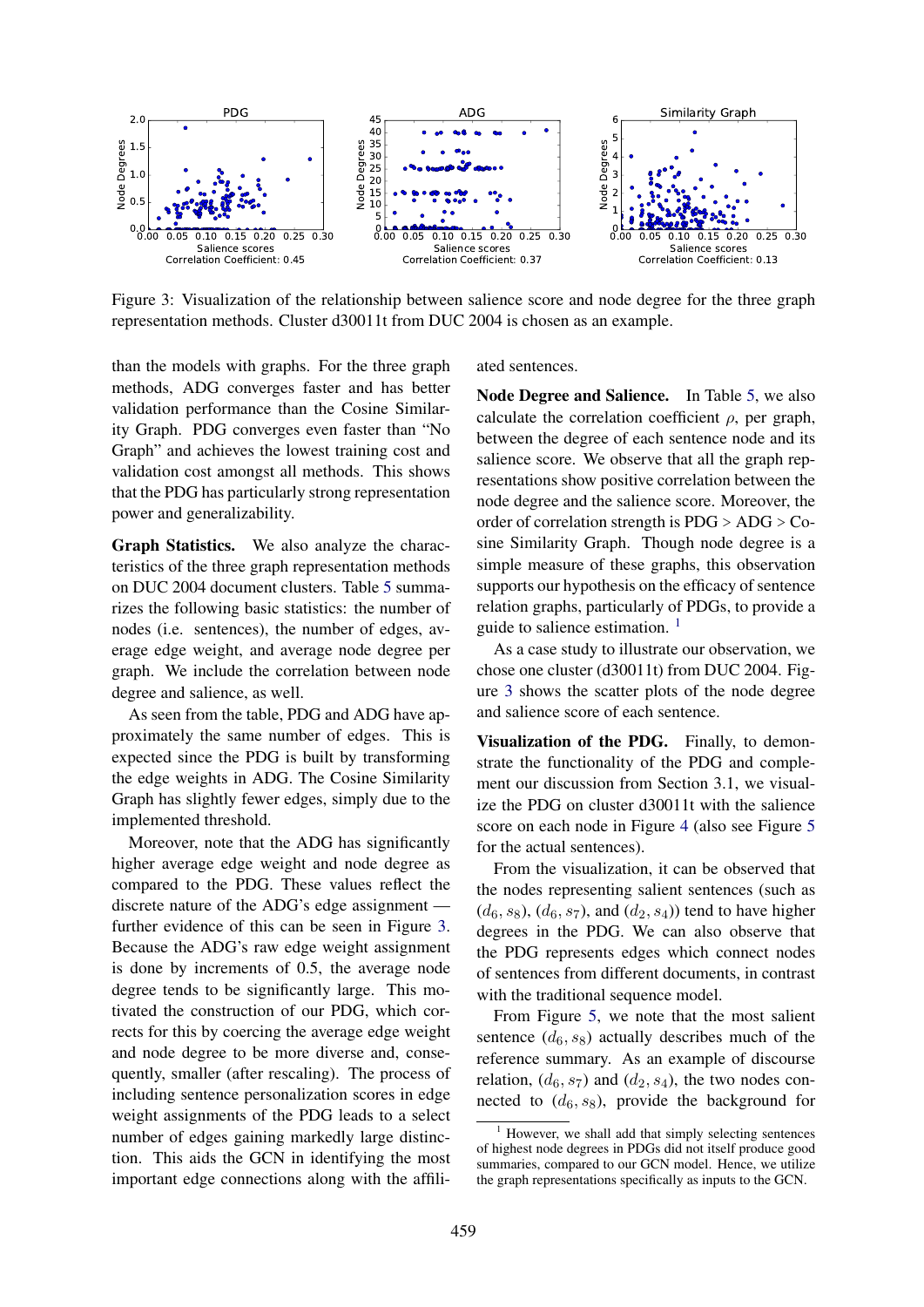

Figure 4: Visualization of the PDG on cluster d30011t. Each node is a sentence, with label (DocumentID, SentenceID). The node color represents the salience score (see the color bar). For simplicity, we only display edges of weight above 0.03. Best viewed in color.



Figure 5: Reference summary and illustrative sentences from cluster d30011t.

 $(d_6, s_8)$ , even though they do not share many words in common with it. On the other hand,  $(d_0, s_{22})$ , which is only connected with  $(d_2, s_4)$ , is not salient as it does not provide a central message for the summary.

## 5 Conclusion

In this paper, we presented a novel multi-document summarization system that exploits the representational power of neural networks and graph representations of sentence relationships. On top of a simple GRU model as an RNN-based regression baseline, we build a Graph Convolutional Network (GCN) architecture applied on a Personalized Discourse Graph. Our model, unlike traditional RNN models, can capture sentence relations across documents and demonstrates improved salience prediction and summarization, achieving competitive performance with current state-of-the-art systems. Furthermore, through multiple analyses, we have validated the efficacy of sentence relation graphs, particularly of PDG, to help to learn the salience of sentences. This work shows the promise of the GCN models and of discourse graphs applied to processing multi-document inputs.

### Acknowledgements

We would like to thank the members of the Sapphire Project (University of Michigan and IBM), as well as all the anonymous reviewers for their helpful suggestions on this work. This material is based in part upon work supported by IBM under contract 4915012629. Any opinions, findings, conclusions, or recommendations expressed herein are those of the authors and do not necessarily reflect the views of IBM.

### **References**

- Réka Albert and Albert-László Barabási. 2002. Statistical mechanics of complex networks. *Reviews of modern physics* 74(1):47.
- Lucas Antiqueira, Osvaldo N Oliveira, Luciano da Fontoura Costa, and Maria das Graças Volpe Nunes. 2009. A complex network approach to text summarization. *Information Sciences* 179(5):584–599.

Dzmitry Bahdanau, Kyunghyun Cho, and Yoshua Ben-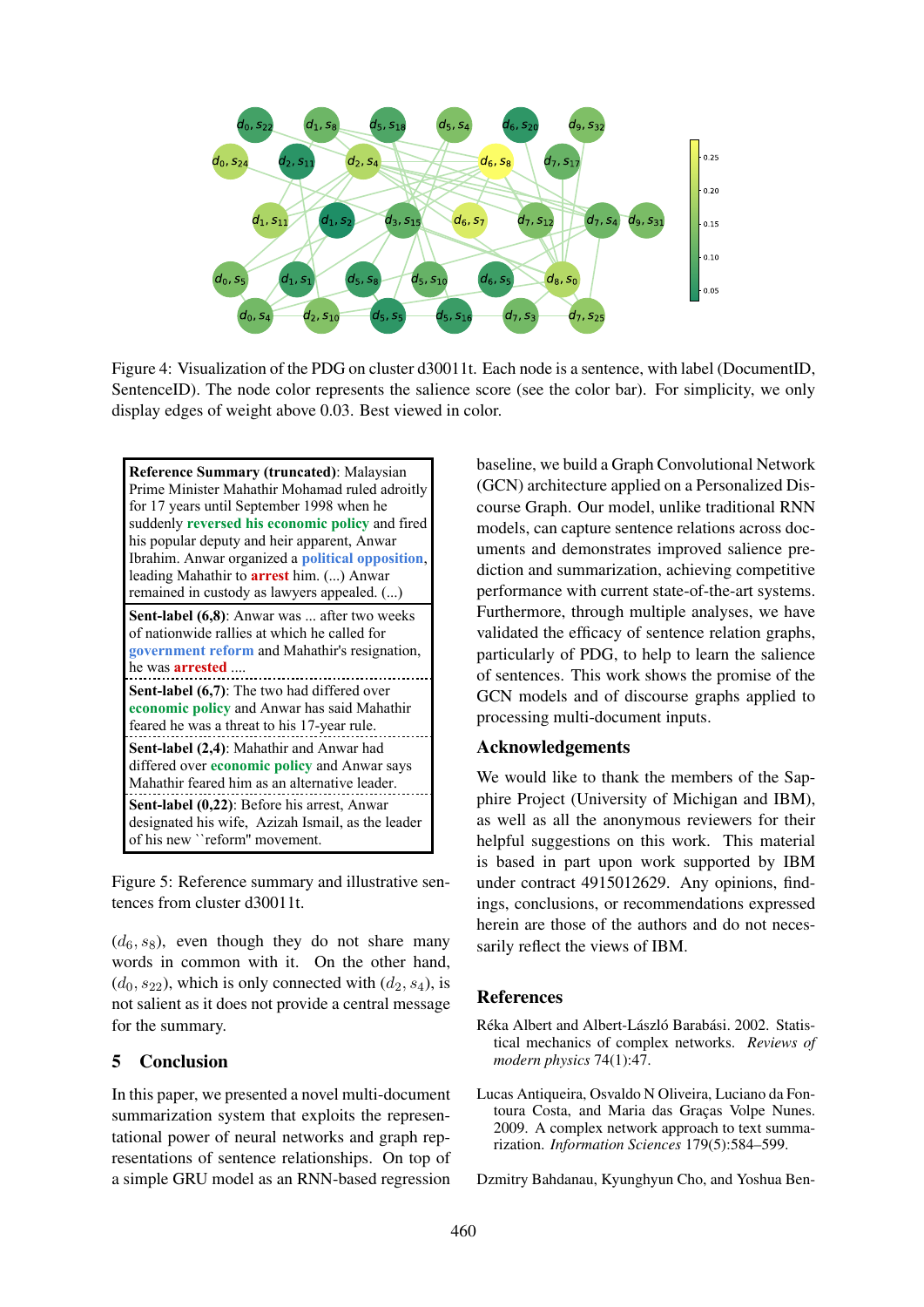gio. 2015. Neural machine translation by jointly learning to align and translate. In *ICLR*.

- Regina Barzilay, Noemie Elhadad, and Kathleen R McKeown. 2001. Sentence ordering in multidocument summarization. In *Proceedings of the first international conference on Human language technology research*.
- Ziqiang Cao, Wenjie Li, Sujian Li, and Furu Wei. 2017. Improving multi-document summarization via text classification. In *AAAI*.
- Zigiang Cao, Wenjie Li, Sujian Li, Furu Wei, and Yanran Li. 2016. Attsum: Joint learning of focusing and summarization with neural attention. In *COLING*.
- Zigiang Cao, Furu Wei, Li Dong, Sujian Li, and Ming Zhou. 2015. Ranking with recursive neural networks and its application to multi-document summarization. In *AAAI*.
- Jianpeng Cheng and Mirella Lapata. 2016. Neural summarization by extracting sentences and words. In *ACL*.
- Kyunghyun Cho, Bart van Merrienboer, Caglar Gulcehre, Dzmitry Bahdanau, Fethi Bougares, Holger Schwenk, and Yoshua Bengio. 2014. Learning phrase representations using rnn encoder–decoder for statistical machine translation. In *EMNLP*.
- Janara Christensen, Mausam, Stephen Soderland, and Oren Etzioni. 2013. Towards coherent multidocument summarization. In *NAACL*.
- Junyoung Chung, Caglar Gulcehre, KyungHyun Cho, and Yoshua Bengio. 2014. Empirical evaluation of gated recurrent neural networks on sequence modeling. *NIPS 2014 Deep Learning and Representation Learning Workshop* .
- John M Conroy, Judith D Schlesinger, Jade Goldstein, and Dianne P Oleary. 2004. Left-brain/rightbrain multi-document summarization. In *Proceedings of the Document Understanding Conference (DUC 2004)*.
- John M Conroy, Judith D Schlesinger, Jeff Kubina, Peter A Rankel, and Dianne P O'Leary. 2011. Classy 2011 at tac: Guided and multi-lingual summaries and evaluation metrics. *TAC* 11:1–8.
- John M Conroy, Judith D Schlesinger, and Dianne P O'Leary. 2006. Topic-focused multi-document summarization using an approximate oracle score. In *COLING/ACL*.
- Michaël Defferrard, Xavier Bresson, and Pierre Vandergheynst. 2016. Convolutional neural networks on graphs with fast localized spectral filtering. In *NIPS*.
- Günes Erkan and Dragomir R Radev. 2004. Lexrank: Graph-based lexical centrality as salience in text summarization. *Journal of Artificial Intelligence Research* 22:457–479.
- Dan Gillick and Benoit Favre. 2009. A scalable global model for summarization. In *Proceedings of the Workshop on Integer Linear Programming for Natural Langauge Processing*. Association for Computational Linguistics, pages 10–18.
- Aria Haghighi and Lucy Vanderwende. 2009. Exploring content models for multi-document summarization. In *NAACL*.
- David K Hammond, Pierre Vandergheynst, and Rémi Gribonval. 2011. Wavelets on graphs via spectral graph theory. *Applied and Computational Harmonic Analysis* 30(2):129–150.
- Karl Moritz Hermann, Tomas Kocisky, Edward Grefenstette, Lasse Espeholt, Will Kay, Mustafa Suleyman, and Phil Blunsom. 2015. Teaching machines to read and comprehend. In *NIPS*.
- Kai Hong, John M Conroy, Benoit Favre, Alex Kulesza, Hui Lin, and Ani Nenkova. 2014. A repository of state of the art and competitive baseline summaries for generic news summarization. In *LREC*.
- Kai Hong and Ani Nenkova. 2014. Improving the estimation of word importance for news multidocument summarization. In *EACL*.
- Mikael Kågebäck, Olof Mogren, Nina Tahmasebi, and Devdatt Dubhashi. 2014. Extractive summarization using continuous vector space models. In *Proceedings of the 2nd Workshop on Continuous Vector Space Models and their Compositionality (CVSC)@ EACL*. Citeseer, pages 31–39.
- Diederik Kingma and Jimmy Ba. 2015. Adam: A method for stochastic optimization. In *ICLR*.
- Thomas N Kipf and Max Welling. 2017. Semisupervised classification with graph convolutional networks. In *ICLR*.
- Mirella Lapata. 2003. Probabilistic text structuring: Experiments with sentence ordering. In *ACL*.
- Chen Li, Xian Qian, and Yang Liu. 2013. Using supervised bigram-based ilp for extractive summarization. In *ACL*.
- Sujian Li, You Ouyang, Wei Wang, and Bin Sun. 2007. Multi-document summarization using support vector regression. In *Proceedings of DUC*. Citeseer.
- William C Mann and Sandra A Thompson. 1988. Rhetorical structure theory: Toward a functional theory of text organization. *Text-Interdisciplinary Journal for the Study of Discourse* 8(3):243–281.
- Ryan McDonald. 2007. A study of global inference algorithms in multi-document summarization. In *European Conference on Information Retrieval*.
- Qiaozhu Mei, Jian Guo, and Dragomir Radev. 2010. Divrank: the interplay of prestige and diversity in information networks. In *SIGKDD*.